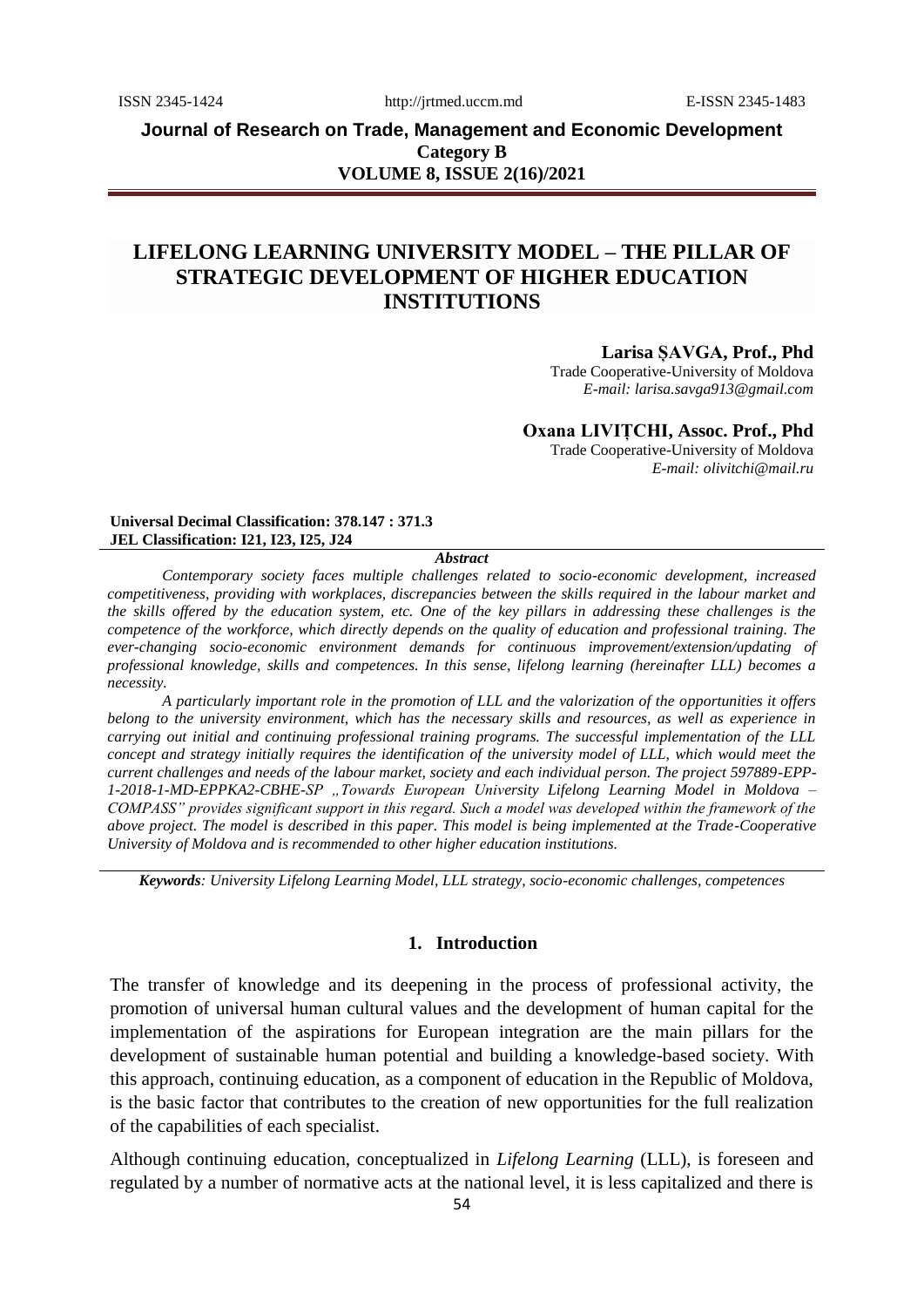no clarity and unified approach to this dimension. Conceptualization and promotion of LLL concept comes to provide an answer and identify ways to solve the new socio-economic challenges, among which we will remark:

- the ever-changing socio-economic environment requires constant improvement, extension and updating of professional knowledge, skills and competences,
- development of the information society, reduction of areas in which unskilled and low-skilled labour is used,
- dynamic development of the economy and increase of competition,
- increasing professional mobility,
- increasing the importance of continuing professional training and retraining, multiqualification of personnel for a better insertion in the labour market,
- increasing the significance of human capital and, from this point of view, the need to develop training for young people and adults, etc.
- research essence, motivation and rationale, identification of problem/problems, general presentation of the sections and ideas to be addressed in this paper.

A valuable tool for promoting, improving and strengthening the prospects for professional development, by accumulating knowledge and skills according to the current labour market requirements, which would facilitate employment and evolution of professional development, is the integration of LLL into the strategic documents of academic institutions, including universities. The development of a lifelong learning model will contribute to the efficient and competitive development of educational and professional training institutions, research institutions, and will strengthen partnerships between them, public administration authorities and the business environment.

## **2. The degree of investigation of the problem and purpose of research**

To respond to modern challenges not only in the field of education, training and professional development, but also in the field of sustainable and innovative economic and social development, social inclusion, it has become imperative to develop and implement a clear strategy in the field of LLL within institutions of the university academic environment. Society and its citizens need strong, autonomous, receptive and inclusive universities, which promote the concept of research-based education and professional training to meet the challenges of the ever-changing environment.

Changes, occurring in the world in terms of economy, culture, way of life, development of information technologies, influence people's attitude towards the training process and change the requirements of society towards the level of education. Nowadays, studying is not a luxury, but a lifelong necessity in conditions of an information society striving towards globalization. Professional skills remain a major challenge for promoting employment and increasing productivity and competitiveness. Promotion of LLL has become one of the key factors in ensuring the sustainable development of society and economies.

In this article, the benchmarks for the development of a lifelong learning model are based on research and analysis of initiatives and results obtained by higher education and research institutions in Belgium, France, Montenegro, Spain, Estonia, Italy, Finland and others, where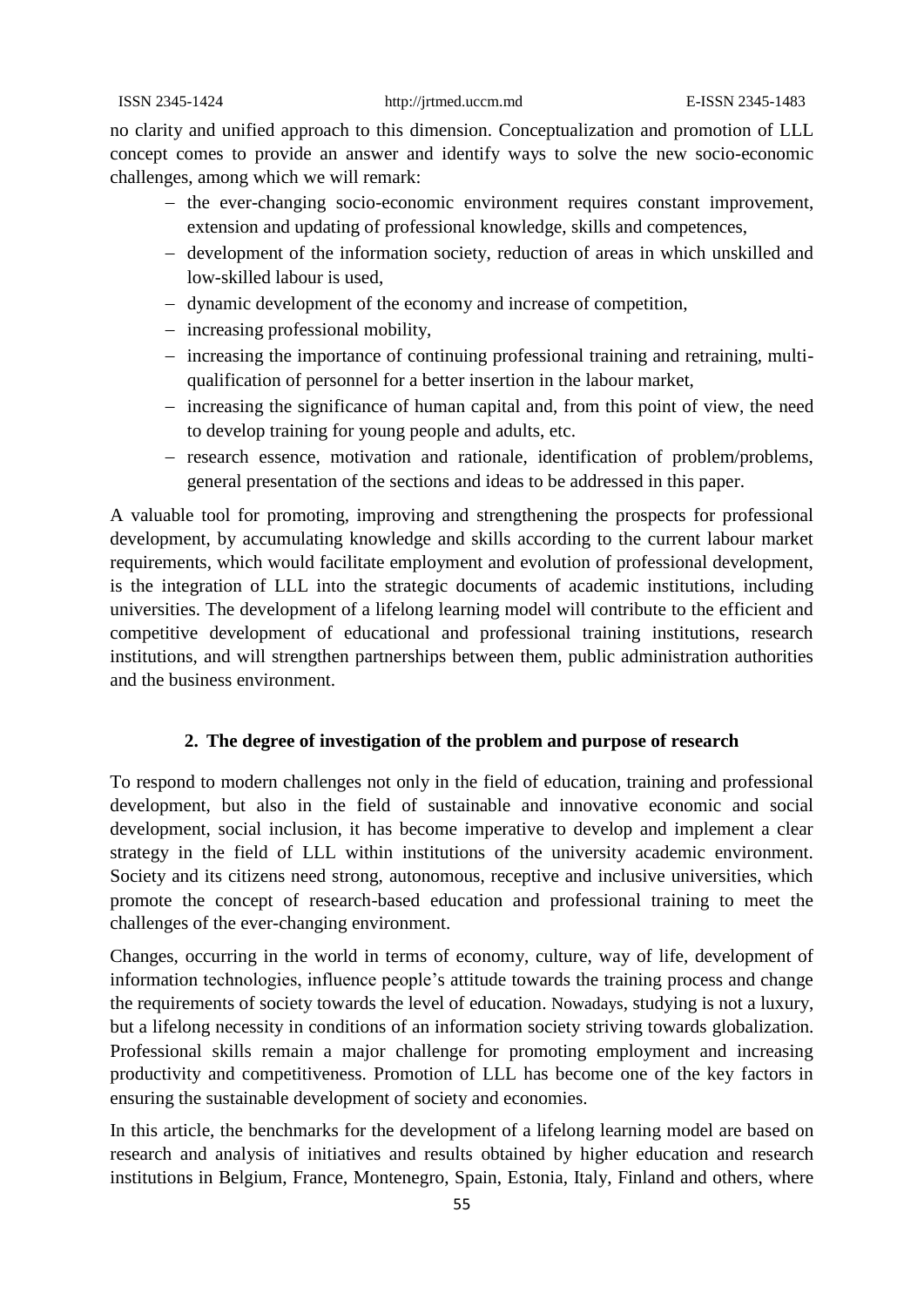distinct institutional strategies for lifelong learning have been successfully developed and implemented. A number of international documents provide a clearly formulated rationale for the concept of LLL. A clear strategic vision and goals are embedded in the EU educational policies for the development of lifelong learning. Important results were also observed in Romania, Montenegro, Spain, Estonia, Italy, Bulgaria and other countries, where individual national strategies for lifelong learning are being developed and implemented.

Assessment of the current situation and the steps taken for the development of lifelong learning in the Republic of Moldova shows that, although LLL concept is found and regulated by certain normative documents and national policies, its implementation and consolidation in the education system is slow. In the current context, as well as from the perspective of the evolution of labour market requirements and demanded occupations, it is necessary to rethink the concept of education and training in the Republic of Moldova and to implement the concept of lifelong learning, which has already confirmed its vitality and opportunities internationally.

The approach to lifelong learning has brought about a change in the paradigm of education and is considered to be the way in which individuals are educated in the knowledge-based society, in the information society. In this context, by developing and implementing lifelong learning strategies, separated or incorporated into the overall strategy, the education and continuing training institutions, as well as research institutions will contribute to a quality education of citizens throughout life. We will note that "we cannot change the world by moving mountains as a whole, but stone by stone", as sociologist Ralf Dahrendorf wrote, but through partnerships, exchange of good practices and comprehensive actions this goal is achievable and possible to achieve.

An important accomplishment in capitalizing on the concept of LLL, in promoting and developing lifelong learning in the Republic of Moldova is the ERASMUS + program, which with the support of the European Commission, contributes to the development of LLL university model through the implementation of the project 597889-EPP-1-2018 -1-MD-EPPKA2-CBHE-SP "*Towards European University Lifelong Learning Model in Moldova – COMPASS"*. During the implementation of this project, the universities from the Republic of Moldova and the EU, with the support of the central public authorities, will encourage the implementation of LLL concept in our country, by promoting and strengthening the culture of lifelong learning, developing strategies for lifelong learning and increasing institutional capacity building for the efficient implementation of lifelong learning reforms.

## **3. Applied methods and materials**

The aim of this study is to define a model for developing the concept of LLL in higher education institutions to ensure the continuity of lifelong learning, given that their potential allows for the implementation of flexible learning programs for the development of professional skills, correlating learning and skills acquired in formal institutions, in nonformal and informal contexts.

To achieve this goal, the following tasks have been set: studying and analysing European and international policy documents related to lifelong learning (documentary research of various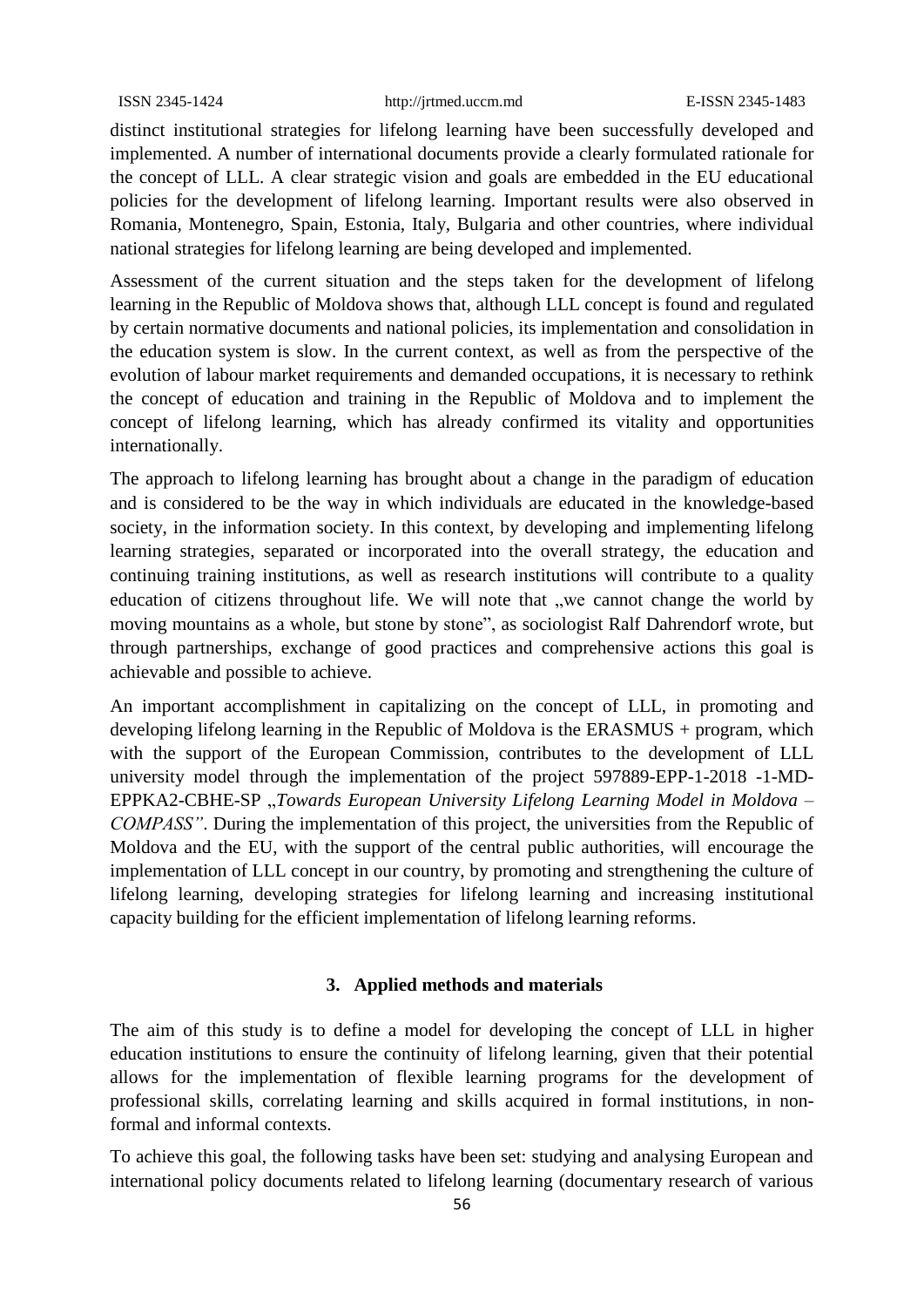bibliographic sources); carrying out comprehensive studies using the European Union statistic data relevant to the research area; conducting a comparative analysis of the experience of different countries and institutions in the implementation and development of the LLL university model, which meet the current challenges and needs of the labour market, as well as the prospects of society and each person.

In order to carry out this study, various research methods were used, such as analysis, synthesis, induction, deduction, comparative analysis, and documentation, scientific abstraction with a systemic and integrated approach. Information support is carried out through diverse bibliographic sources with reference to the theory and practices of lifelong learning. Analysis, synthesis, deduction, inductive method and tabular graphical method, used for a clear and representative interpretation of research results, were the basis for the integration of lifelong learning, research results and conclusions.

## **4. Results and analytics**

Education and continuing education are relevant to all stages of life and are important for human development. Their good organization determines, to a great extent, the quality of the final result, capacities and competencies for integration in the labour market.

Uninterrupted learning, anytime and anywhere, contains three fundamental notions that define the concept of lifelong learning. Quality education is one of the global sustainable development goals set out in Horizon 2030 program), adopted at the 70th Session of the United Nations General Assembly in September 2015 [7] which aims to "ensure inclusive, equitable and quality education, as well as the promotion, for all, of lifelong learning opportunities".

The fundamental aspects of professional education and training, the requirements for the recognition and certification of skills acquired in the framework of formal, non-formal and informal education, provided comprehensively in the Education Code of the Republic of Moldova, directly substantiate lifelong learning (LLL) in Republic of Moldova. In order to coordinate the strategic planning process in the field of education, a number of relevant policy documents have been developed and launched in the education and research system, which is a continuation of the actions envisaged in the National Development Strategy "Moldova – 2020" and the Education Development Strategy for the years 2014-2020 ". Education-2020". At the same time, we see a prospect in strengthening the provision of relevant and quality education throughout life at the national level, the concept of LLL being drafted in the National Development Strategy  $Moldova - 2030$ " and the Strategy  $Leducation 2030$ ", which are to be approved and realized.

According to our vision, lifelong learning is a continuous process of flexible learning opportunities, linking learning and skills acquired in formal institutions with the development of competencies in non-formal and informal contexts, particularly at the workplace. Obviously, in developing and applying a strategic framework for the implementation of a lifelong learning model, adjusted to the standards of continuing professional education programs, the current regulatory framework will be taken into account: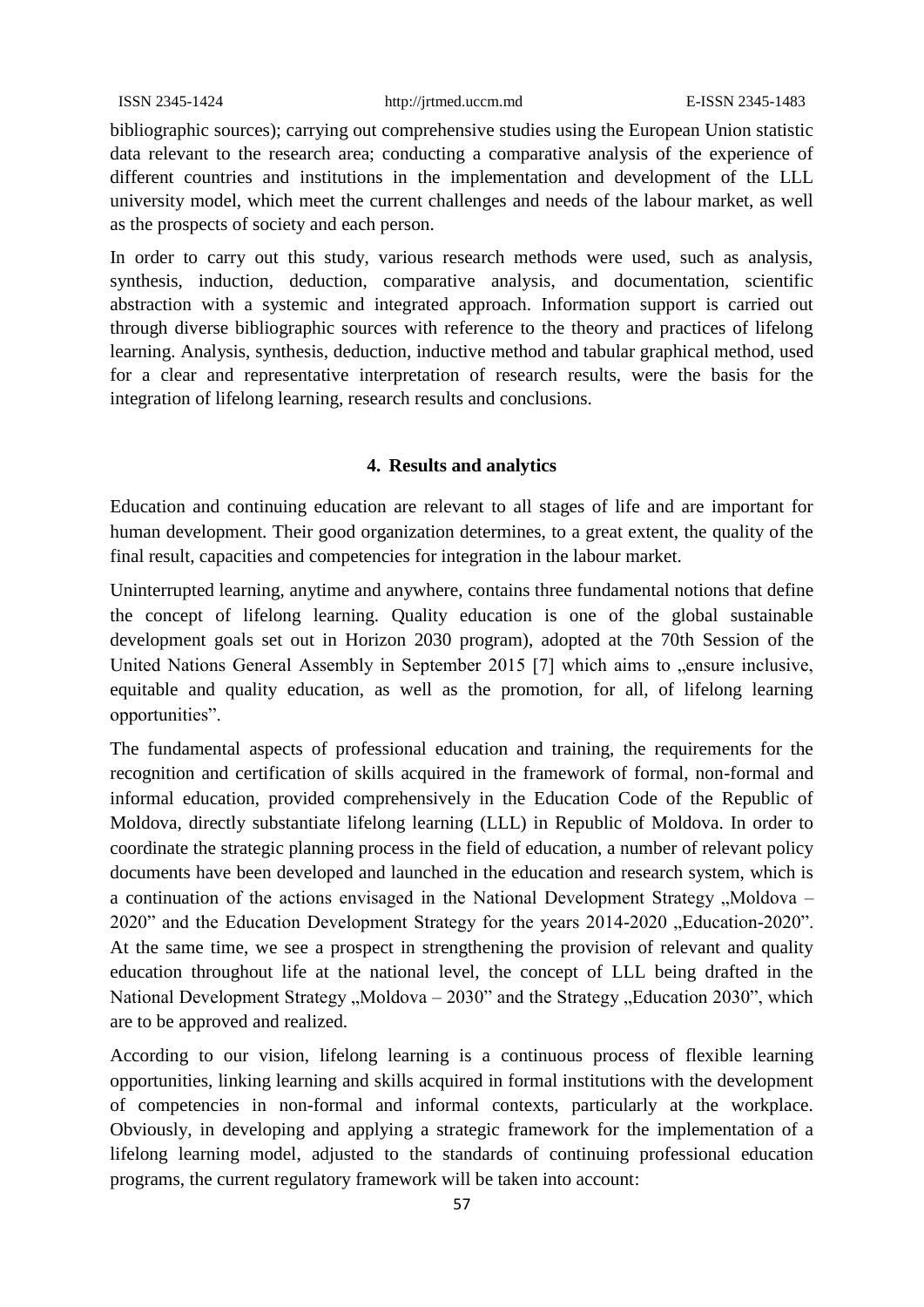- The Education Code of the Republic of Moldova (2014) which regulates in Title VII Lifelong Learning (structure, forms, financing, certification of knowledge and skills acquired in the context of non-formal and informal education, ways of achievement, etc.);
- Classifier of Occupations of the Republic of Moldova (2014);
- External Evaluation Guidelines of Continuing Education Programmes (2016);
- Methodology for quality external evaluation for authorization for temporary operation and accreditation of study programs and institutions of professional technical education, higher education and continuing education (2016);
- National Qualifications Framework (2017);
- Regulation on Adult Continuing Education (2017);
- Methodology for developing programs and curricula in the framework of lifelong learning (2019); etc.

Both in the Strategy "Education 2020" [8] and in the advisory forecasts for the Strategy "Education 2030" [9], as national policy documents, we note that the focus is on ensuring learning opportunities for all citizens throughout life and in all life situations, so that more and more adults participate in training activities (Table 1). Priority is given to lifelong learning versus the quality of adult education and learning, aspects which are provided by the current regulatory framework.

| <b>Strategy "Education 2020"</b>      | <b>Strategy "Education 2030" (draft)</b>                             |  |
|---------------------------------------|----------------------------------------------------------------------|--|
| Goal:                                 |                                                                      |  |
| Expanding and diversifying the        | Lifelong learning versus the quality of adult learning and           |  |
| lifelong learning system, so that     | education: ensuring learning opportunities for all citizens          |  |
| 10% of the adult population (25-64)   | throughout their lives and in all life situations so that, at least, |  |
| years old) to participate in training | 47% of adults participate in training activities.                    |  |
| programs by 2020.                     |                                                                      |  |
| Priority actions:                     |                                                                      |  |
| Development of a regulatory           | • Conceptualization of non-formal education of young                 |  |
| framework for adult education in      | people and adults.                                                   |  |
| European context.                     | • Development of regulatory framework in the field of non-           |  |
| Development of mechanisms for         | formal and informal education.                                       |  |
| financing the<br>adult<br>education   | • Creation of conditions and opportunities for initial and           |  |
| system.                               | continuing training of teachers for non-formal education,            |  |
| Promoting the development of          | including training on the basis of online platforms.                 |  |
| lifelong learning programs, giving    | • Development and diversification of non-formal education            |  |
| priority to the development of key    | services and dependence on personal needs and changes in             |  |
| competencies:<br>digital,             | the labour market, including by promoting access to non-             |  |
| entrepreneurial, linguistic,          | traditional occupations in terms of gender stereotypes.              |  |
| intercultural and other new skills,   | • Creation/development of marketing of non-formal                    |  |
| required in the labour market.        | education services.                                                  |  |
| Creating an information system of     | • Development of management of non-formal education at               |  |
| proposals for lifelong learning.      | the system level.                                                    |  |
| Development of tools for the          | • Elaboration of the Reference Framework of non-formal               |  |
| recognition<br>of<br>qualifications   | adult education and informal education and capitalization            |  |

**Table 1. Strategic priorities at national level**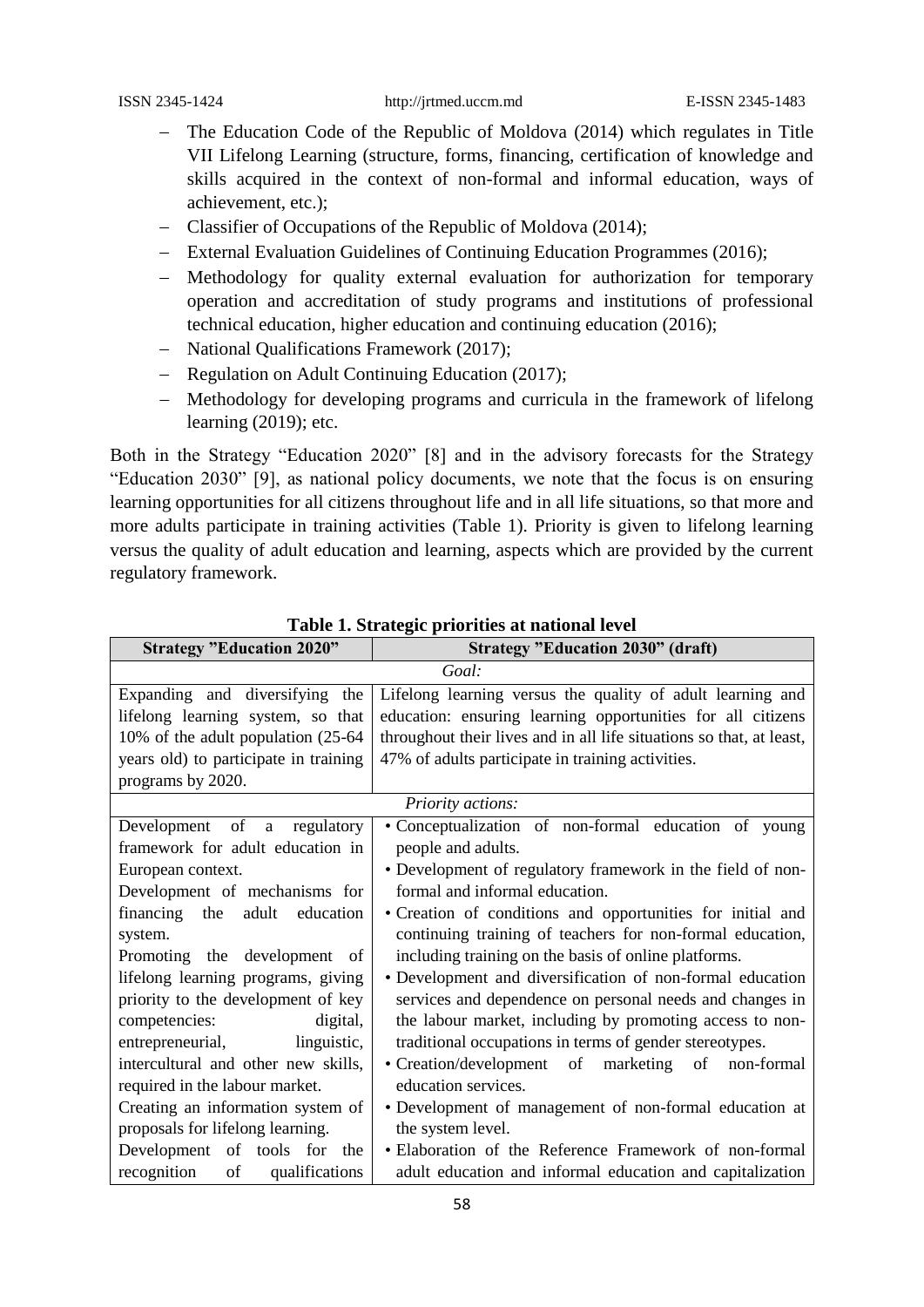| ISSN 2345-1424                                                                                                                                                                          | http://jrtmed.uccm.md                                                                                                                                                                                                                                                                                                                                                                                                                                                                                                                                                                                                                                                                                                                                                                                                                                                                                                                                | E-ISSN 2345-1483 |
|-----------------------------------------------------------------------------------------------------------------------------------------------------------------------------------------|------------------------------------------------------------------------------------------------------------------------------------------------------------------------------------------------------------------------------------------------------------------------------------------------------------------------------------------------------------------------------------------------------------------------------------------------------------------------------------------------------------------------------------------------------------------------------------------------------------------------------------------------------------------------------------------------------------------------------------------------------------------------------------------------------------------------------------------------------------------------------------------------------------------------------------------------------|------------------|
| in a non-formal<br>obtained<br>and<br>within<br>informal<br>the<br>context<br>framework of lifelong learning<br>programs and the implementation<br>of a tool of study transfer credits. | of the values of informal education.<br>• Ensuring the capacity of educational institutions to<br>effectively promote lifelong learning at all levels of<br>education - general, vocational-technical and higher<br>education, as well as continuing education for adults - in<br>various contexts of formal, non-formal and informal<br>education in the framework of multifunctional educational<br>institutions.<br>• Effectively promoting lifelong learning so that the<br>participation rate of young people in formal and non-formal<br>education throughout their lives increases by 5% annually,<br>at least.<br>• Modernization of the lifelong learning system for adults in<br>formal, non-formal and informal contexts,<br>various<br>according to the needs of the person related to socio-<br>economic needs, so that the level of adults' participation in<br>formal and non-formal education increases by 5% annually,<br>at least. |                  |

Source: developed by the authors on the basis of the Education Development Strategy for 2014-2020 "Education-2020" [8] and the draft Education Development Strategy for 2021-2030 "Education 2030" [9].

Taking into account the development trends of society, economy and education around the world, intensification of lifelong learning in the Republic of Moldova requires a systemic, comprehensive approach and actions coordinated and supported by all key actors integrated on the dimension of ensuring lifelong learning education.

Currently, in our country universities and research institutions provide education at all stages of higher education in accordance with the existing law and their own regulations: Bachelor's degree (ISCED level 6); Master's degree (ISCED level 7); Doctoral studies (ISCED level 8). At the same time, some institutions offer continuing education programs for adults, promoting the concept of lifelong learning. Continuing professional education programs are provided, as a matter of priority, in the context of formal education, which is an institutionalized process.

During their activity, higher education institutions, including the Trade-Cooperative University of Moldova, have constantly expanded their activities, diversifying their educational services, offering a wide range of training and professional development programs. Thus, they currently offer bachelor's programs, master's programs, doctoral programs and continuing education programs. At the same time, some institutions, including the Trade-Cooperative University of Moldova, coordinate technical vocational education programs (ISCED level 3 and 4 programs), promoted by vocational institutions through partnerships and educational consortia established between them. Offering a wide range of initial and continuing education programs, the institutions are linked to the needs of the labour market, strategies and goals of economic development, the needs of businesses and other beneficiaries. Thus, we find that there is already a foundation for the development and diversification of education services, a basis for the promotion of lifelong learning at the level of higher education institutions. Initial and continuing training programs are accredited or authorized by national (Ministry of Education and Research of the Republic of Moldova, ANACEC) and international (ARACIS, EKKA) authorities in accordance with the regulations in force. It would be necessary to continue the activity and develop internal institutional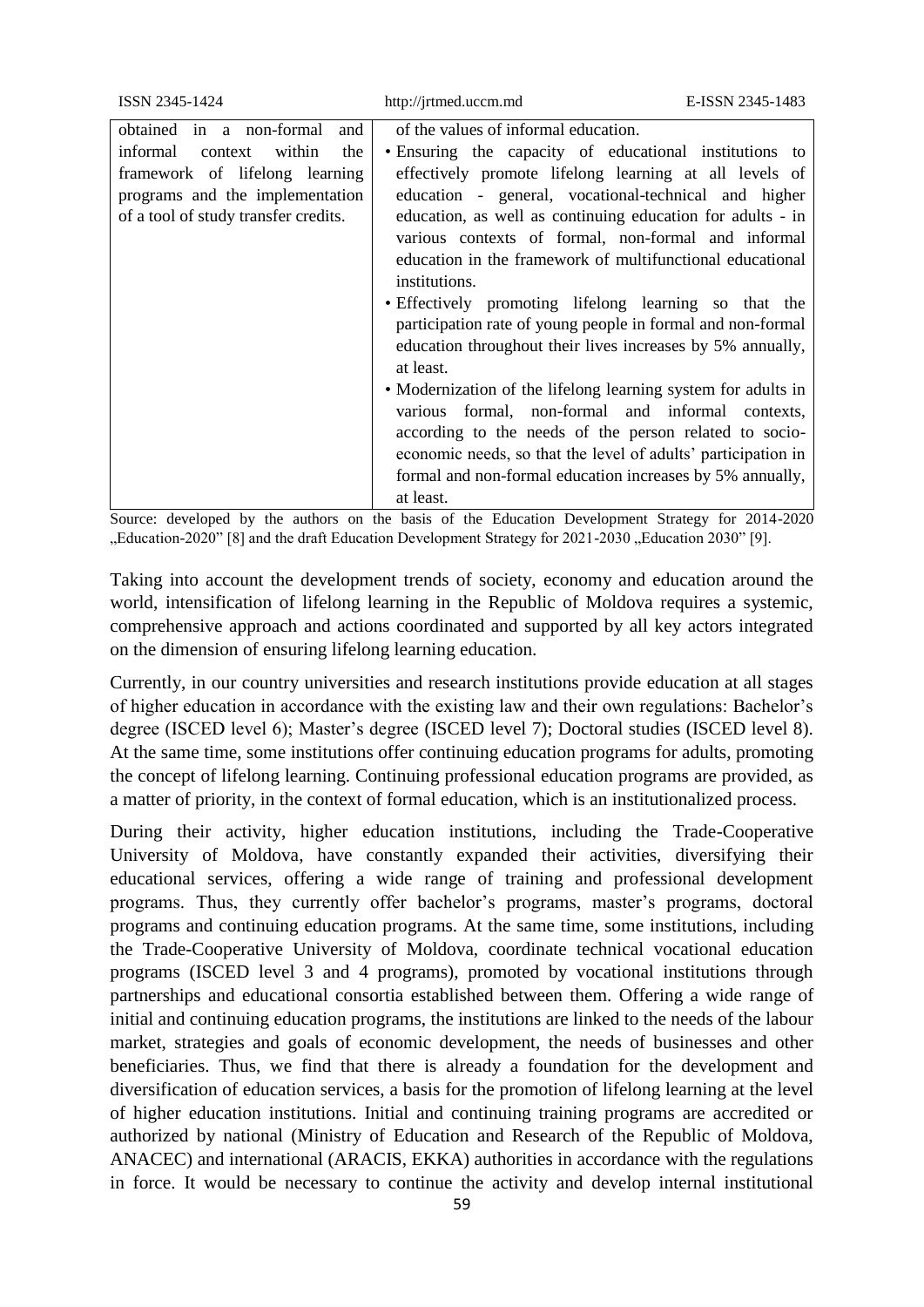structures to ensure the continuity of professional training, the flexibility of curricula in line with the challenges of the constantly changing internal and external environment, openness to various categories of beneficiaries and their counselling in professional design and insertion, ensuring the quality of their services.

Numerous LLL actions are undertaken at the Trade-Cooperative University of Moldova (TCUM), as well as in other institutions of the country. Participation in the COMPASS project, study of the policy framework and international experience in this area, assessment of European practice, and rethinking of the institutional system allowed the development of internal regulatory framework and structure of LLL at TCUM. Based on consultations with European experts, the Lifelong Learning Strategy of TCUM for the period 2021-2025 was developed and approved; currently, it is being implemented. Achieving the strategic goals for LLL, the actions taken will produce results and have a beneficial socio-economic impact.

In our opinion, in order to consolidate the lifelong learning model in higher education institutions of the Republic of Moldova, it is appropriate that the Lifelong Learning Development Strategy encompasses and integrates the following areas:

- acceptance of lifelong learning as a component part of the culture of the institution and society as a whole;
- institutionalization of the LLL concept, its systemic and comprehensive approach through strengthening educational and research activities and providing quality services;
- diversification of programs, readjustment of learning conditions to ensure that they are designed for different groups of beneficiaries;
- adjusting the structure and infrastructure of the institution to ensure high-quality performance of LLL activities;
- providing professional guidance and counselling services that meet the needs of different categories of beneficiaries of all ages, from all social and cultural backgrounds and recognition of prior learning;
- strengthening and developing partnerships with educational institutions, at home and abroad, that develop the LLL concept, as well as with employers, employee organizations (trade unions), and other stakeholders.

These can be found in institutional strategic goals, for the achievement of which specific actions and activities will be identified to promote quality education and professional training, based on scientific, economic, social and cultural accomplishment for various categories of beneficiaries in order to support their professional and general human development and for a better integration into the labour market.

To promote *lifelong learning as a component of the culture of the institution* and society as a whole, it is advisable to undertake the following actions: recognizing the importance of LLL in the academic and research community; developing programs, modules and educational content in terms of the diversity of needs of the beneficiaries and the labour market, forms of learning (formal, non-formal and informal); strengthening target groups for LLL programs and activities; promoting lifelong learning in the academic community, business environment and their representatives, professional societies and social partnership, society in general, etc.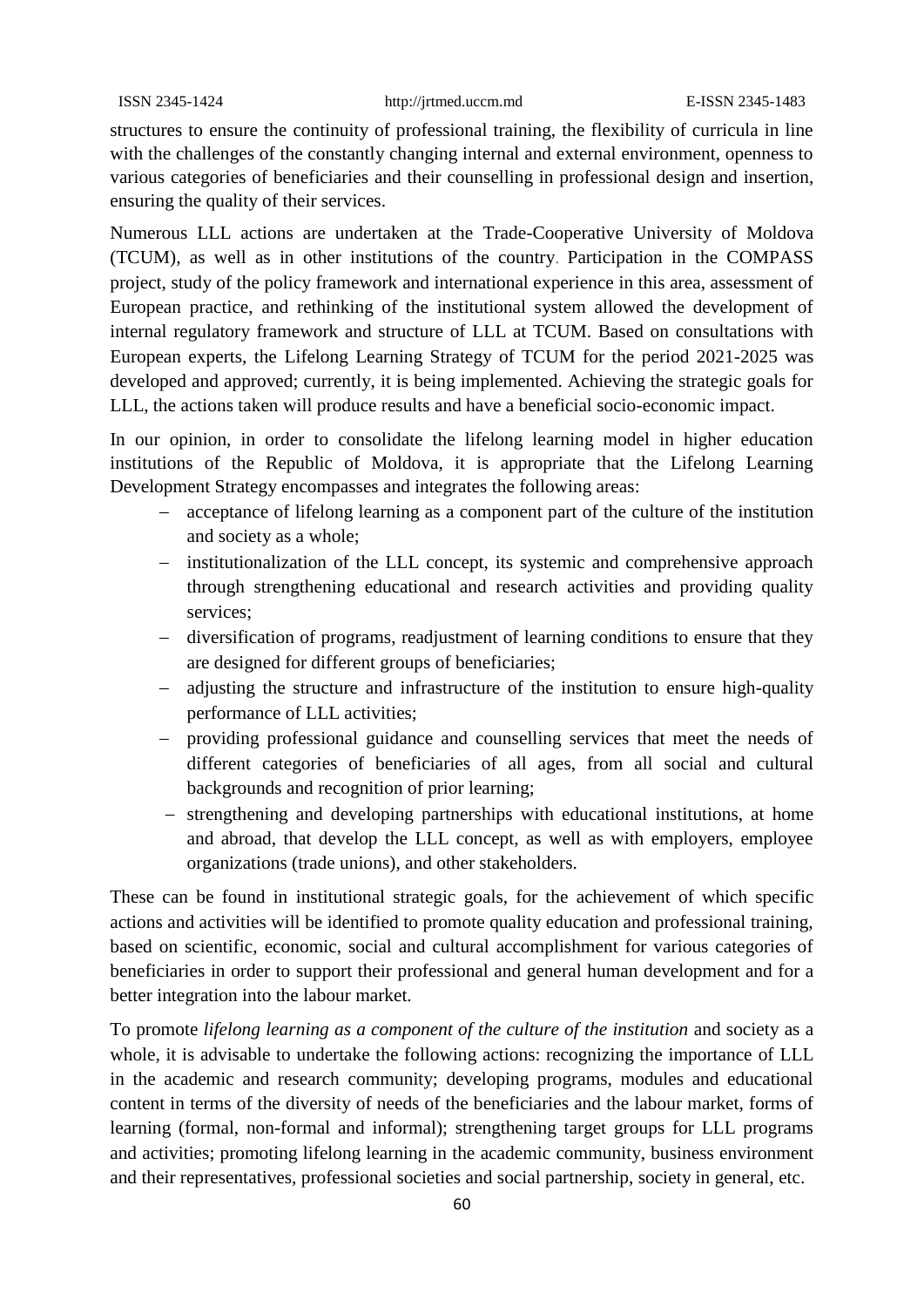The *institutionalization of the LLL concept, its systemic and comprehensive approach* by strengthening educational and research activity and providing quality services can be guided by the following actions: inclusion of the LLL concept and related activities in the existing educational, research and service providing activities; adjustment and completion of the curriculum for the consolidation and development of LLL; clear definition and efficient organization of processes, responsibilities and resources for integrating LLL into the existing institutional structure, etc.

To ensure the *diversification of programs, the adaptation of the learning environment* to secure that they are developed for different groups of beneficiaries, we consider it necessary: to elaborate the programs of units and LLL modules for enrolling audiences of all ages, from different social and cultural backgrounds; to adapt curricula in terms of ensuring lifelong learning and professional development of applicants, including all forms of learning (formal, non-formal and informal), etc.

To *adjust the structure and infrastructure of the educational institution to ensure the qualitative performance of LLL activities*, the following actions are required: establishing the necessary infrastructure and LLL coordinators at the university; consolidating, recruiting and developing highly qualified personnel who will be involved in the provision of services and accomplishment of activities; promoting a lifelong learning quality culture, etc.

Another important goal is to *provide professional guidance and counselling services that meet the needs of various categories of beneficiaries of all ages, all social and cultural backgrounds as well as the recognition of prior learning*. Successful accomplishment of the above goal includes: supporting personal and/or professional development of potential candidates; disseminating information about educational offerings, programs and disciplinary modules offered for lifelong learning; recognition of prior learning received in various forms and locations, based on the methodology approved at institutional and national levels, etc.

To *strengthen and develop partnerships with educational institutions* developing the concept of LLL, as well as with employers and other stakeholders, the following actions are considered a priority: establishing and capitalizing on collaborative relationships with educational institutions at home and abroad that promote various professional training and development programs; developing cooperation with employers, professional organizations, other stakeholders; identifying new challenges and social, economic and cultural implications for the development of lifelong learning.

Based on the current and future context, the development and promotion of lifelong learning by higher education institutions through programs, modules or learning activities, covering all levels of education and all forms of learning (formal, non-formal, informal) will contribute to the improvement of professional, personal, civic knowledge, skills and competences.

Participants in LLL programs, modules and activities could be people who either continue education at another level or are employed, and have formal or non-formal initial training, but they want to benefit from new learning experiences to meet professional and/or societal challenges. LLL activities will focus on initial training programs (bachelor studies, master studies) and continuing education programs (professional training, adult studies), flexible learning modules and activities, guidance and counselling activities, academic and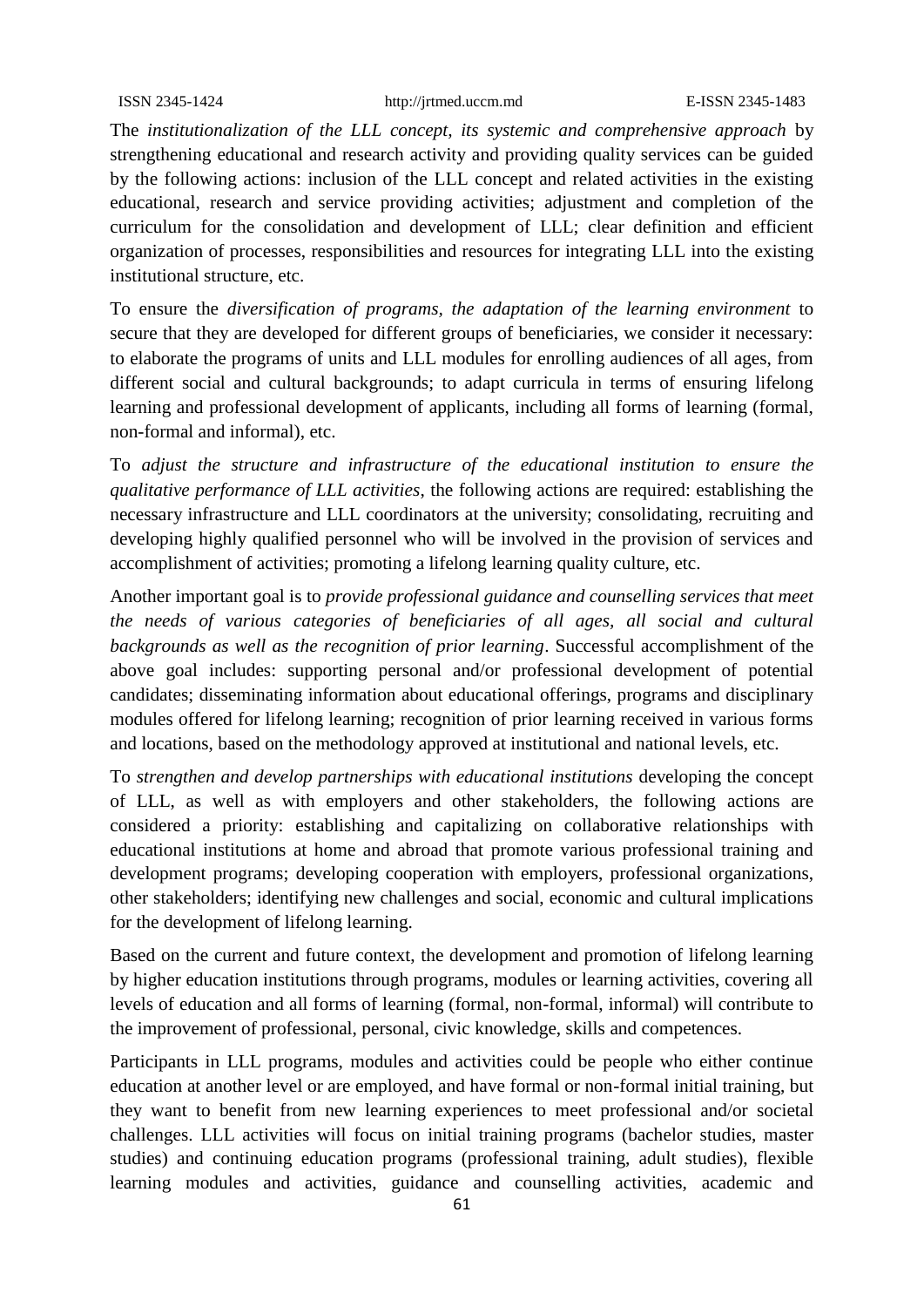professional guidance, recognition and validation of prior learning competencies and qualifications.

The development of professional training programs that ensure the acquisition of professional competencies in accordance with the occupational standards, and, respectively, the professional training standards recognized at the national level, will reinforce the LLL concept in higher education institutions. Supporting lifelong learning by developing this concept will improve the level of professional skills and competitiveness of the workforce, the degree of employment of people and the quality of work.

In our opinion, the conceptualization and development of lifelong learning, the achievement of strategic goals and specific actions of educational and research institutions in the field of LLL, promotion and strengthening of a culture of lifelong learning will intensify efforts to develop LLL in the Republic of Moldova, will enhance the quality of benefits in the area of lifelong learning and will increase the inclusion of various categories of beneficiaries in the labour market. When implementing these actions, the role of higher education institutions in the promotion and development of LLL is as follows:

- $\overline{a}$  to create, develop and integrate a culture of lifelong learning within the university and society as a whole,
- to support the employability and improve the economic life of citizens, providing various educational opportunities for traditional and adult students so that they achieve their intellectual, professional, cultural goals and aspirations,
- to provide and develop LLL programs and activities based on the strengths and academic capital of the University, in accordance with the needs of the labour market, by expanding and strengthening partnerships with businesses, academia and the community,
- to develop an attractive environment for those who want to study, regardless of their socio-economic status, which gives them flexibility in their learning path for better professional development and integration into the labour market,
- to promote innovation at institutional, regional and national levels, to participate actively in the social, economic, cultural and technological processes that shape the community environment and pass them on to the students,
- to promote LLL to meet social and economic needs through awareness, adaptability and the ability to respond to environmental changes, providing proactive support for national policy development.

Hence, by developing strategies for lifelong learning, integrating an inclusive and responsive model of lifelong learning into the educational institutions of our country, we will promote and strengthen the culture of lifelong learning in the Republic of Moldova. At the same time, we believe that the strategic pillars of LLL, which will guide the realization of this goal, should be: access to participation, quality and constructive partnerships.

At the same time, we find that the integration of a lifelong learning model in universities will contribute to the development of continuing education programs, with a priority on the development of key competencies: digital, entrepreneurial, linguistic, intercultural and other new skills that are currently required by the labour market. Research conducted in the area of the normative dimension and European policies in the field of LLL, analysis of the experience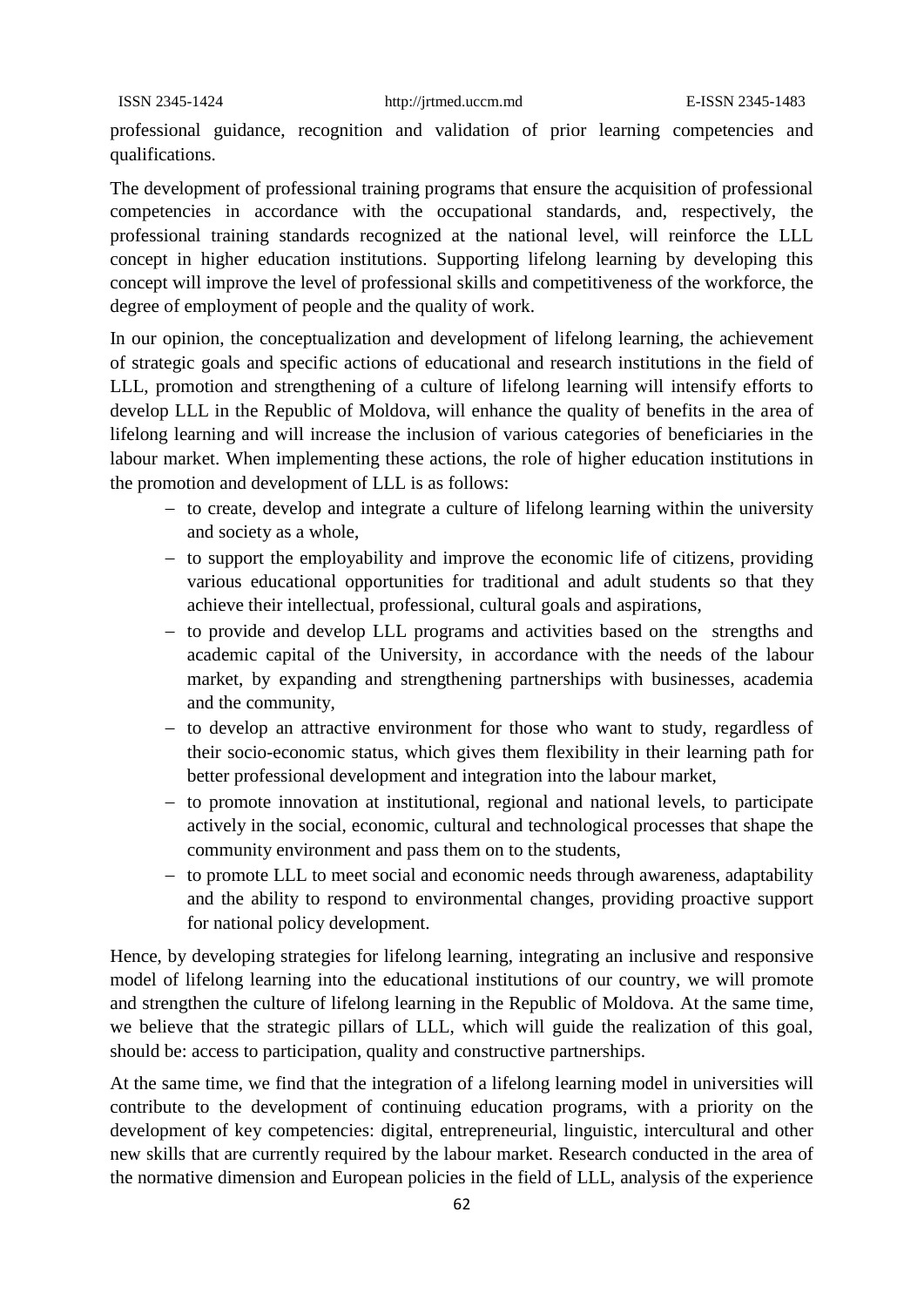of adopting and implementing the LLL model, integrated in the institutional strategies of many European universities and universities in the Republic of Moldova, allow us to highlight a number of advantages, including:

- increasing the level of openness and accessibility of citizens by offering a wide range of opportunities for lifelong learning,
- improving the range and quality of educational programs,
- increasing the quality of studies and skills acquired by students,
- diversification of educational technologies,
- creating an additional source of income for universities,
- improving the national policy of lifelong learning,
- promoting the development of an active society and employment opportunities, as well as contributing to the economic growth and cultural enrichment at the regional and national levels.

## **5. Conclusions**

The imbalances between the skills offered by education and professional training providers and the needs of the labour market, the significant change in the content of economic activity, considerably increase the relevance of education and professional training systems for the labour market and justify the need to participate in lifelong learning.

Assessment of the current situation with regard to LLL at universities and at the national level, study of international experience in this area and consideration of European practice in the researched field show that the use of the concept of lifelong learning opens up great opportunities for strategic development of higher education institutions that ensure constant adjustment of professional skills to the needs of the labour market.

The promotion of Lifelong Learning has become one of the key factors in ensuring the sustainable development of society and economies, and higher education institutions have an important role to play in achieving this goal.

The university environment has the skills, the necessary resources and experience in conducting initial and continuing professional training programs. Promoting and implementing the concept of Lifelong Learning in universities will contribute to balance the needs of the labour market, the capacities of education and professional training providers and the needs of individuals and society.

Extending and developing lifelong learning require overcoming existing constraints. The introduction and development of university lifelong learning strategies, the integration of the lifelong learning model, inclusive and receptive, at universities will contribute to the process of integration of the Republic of Moldova into the European Higher Education Area

Taking into account the European experience, we consider it appropriate to revise the system of lifelong learning at the level of higher education institutions of the Republic of Moldova, to formulate a vision and the strategic goals with regard to LLL, to develop an internal structure of LLL and to update the institutional regulatory framework. Through comprehensive measures developed and implemented in the area of LLL, universities will contribute to the development of professional skills and better insertion into the labour market of graduates of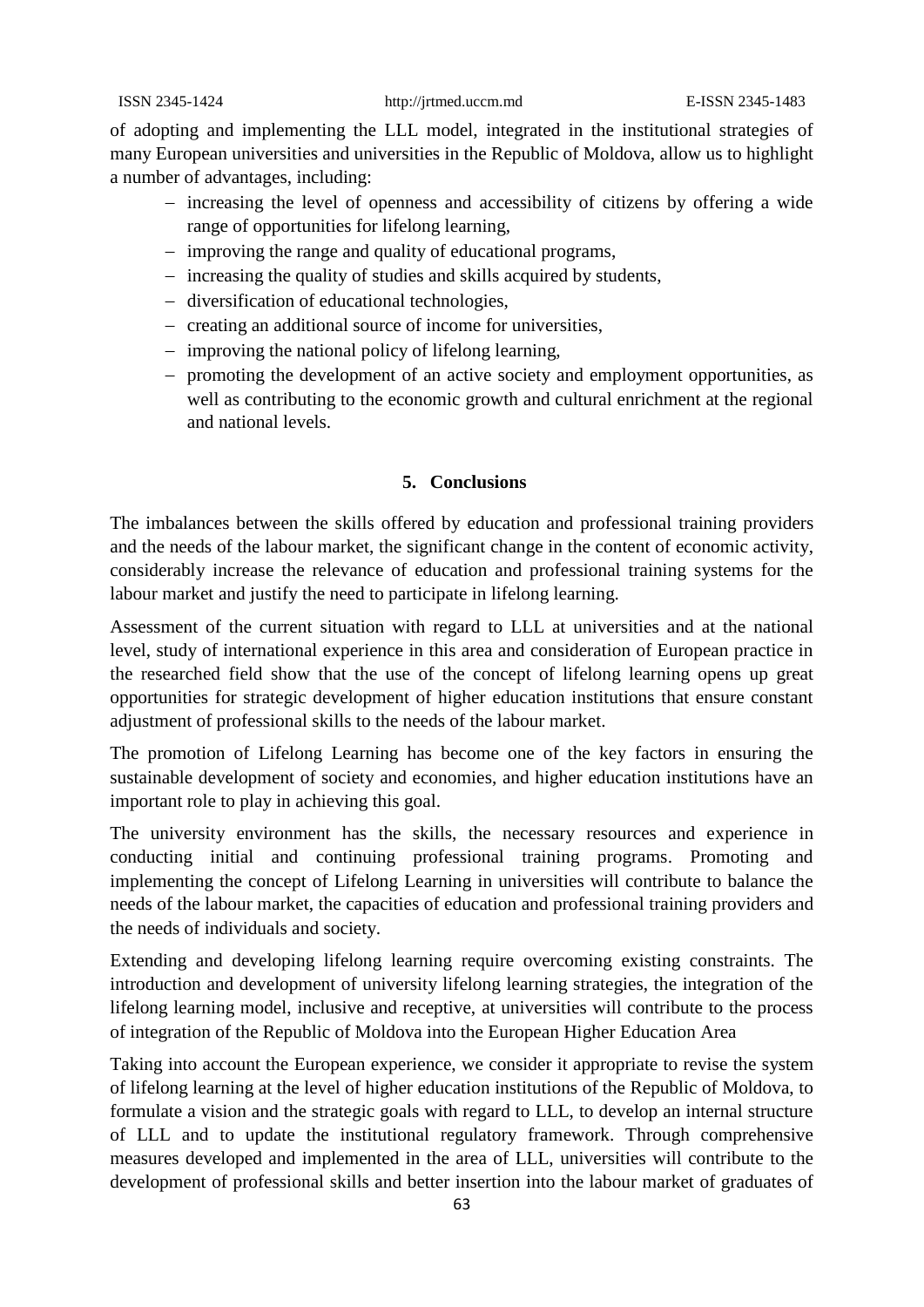various educational programs, to the economic growth of the country and, by this, will secure an additional source of income for themselves.

#### **REFERENCES**

- 1. Cartea albă privind viitorul Europei. Reflecții și scenarii pentru UE-27 până în 2025. Uniunea Europeană, 2017./ White Paper on the Future of Europe. Reflections and scenarios for the EU27 by 2025. European Union, 2017. 32 p. [on-line] https://ec.europa.eu/commission/sites/beta-political/files/cartea\_alba\_privind\_viitorul\_europei\_ro.pdf (visited 18.11.2021).
- 2. Către o Europă durabilă până în 2030. Uniunea Europeană, 2019./ Towards a sustainable Europe by 2030. European Union, 2019. 132 p. [on-line] https://ec.europa.eu/commission/sites/beta-political/files/rp\_sustainable\_europe\_ro\_v2\_web.pdf (visited 29.11.2021).
- 3. Codul Educației al Republicii Moldova nr. 152 din 17.07.2014. În: Monitorul Oficial al Republicii Moldova nr. 319-324 din 24.10.2014. / Education Code of the Republic of Moldova no. 152 of 17.07.2014. In: Official Gazette of the Republic of Moldova no. 319-324 of 24.10.2014. Available: <http://lex.justice.md/index.php?action=view&view=doc&lang=1&id=355156> (visited 18.10.2021).
- 4. Cooperarea pentru atingerea obiectivelor politicilor în domeniul educației (cadrul ET2020). / Cooperation to Achieve Policy Objectives in the Field of Education (ET2020 Framework). Available: [https://ec.europa.eu/education/policies/european-policy-cooperation/et2020-framework\\_en](https://ec.europa.eu/education/policies/european-policy-cooperation/et2020-framework_en) (visited 11.11.2021).
- 5. International Standard Classification of Education, 2011, 88 p. Available: [http://uis.unesco.org/sites/default/files/documents/international-standard-classification-ofeducation-isced-](http://uis.unesco.org/sites/default/files/documents/international-standard-classification-ofeducation-isced-2011-en.pdf)[2011-en.pdf](http://uis.unesco.org/sites/default/files/documents/international-standard-classification-ofeducation-isced-2011-en.pdf) (visited 11.11.2021).
- 6. New Skills Agenda for Europe. European Commission. Employment, Social Affairs & Inclusion. [on-line] https://ec.europa.eu/social/main.jsp?catId=1223#vet (visited 07.11.2021).
- 7. UNESCO și Obiectivele de Dezvoltare Durabilă. / UNESCO and Sustainable Development Goals Available: <https://en.unesco.org/sdgs> (visited 12.11.2021).
- 8. Strategia de dezvoltare a educației pentru anii 2014-2020 "Educația-2020". Hotărârea Guvernului Republicii Moldova nr. 944 din 14.11.2014. În: Monitorul Oficial al Republicii Moldova nr. 345-351 din 21.11.2014. / Education Development Strategy for 2014-2020 "Education-2020". Decision of the Government of the Republic of Moldova no. 944 of 14.11.2014. In: Official Gazette of the Republic of Moldova no. 345-351 of 21.11.2014. [on-line] https://mecc.gov.md/sites/default/files/1\_strategia\_educatia-2020\_3.pdf (visited 21.11.2021).
- 9. Strategia de dezvoltare a educaţiei pentru anii 2021-2030 "Educaţia 2030", proiect în curs de elaborare. Versiunea Grupului de lucru la data de 12 aprilie 2021. / Education Development Strategy for 2021-2030 "Education 2030", draft project under development. Version of the Working Group on April 12, 2021. Available: https://ipp.md/wp-content/uploads/2021/04/Strategia-EDUCATIE-2030-Versiunea\_01.pdf (visited 10.11.2021).
- 10. Strategia națională de învățare pe tot parcursul vieții în România, 2015-2020. / National Lifelong Learning Strategy in Romania, 2015-2020.

https://www.edu.ro/sites/default/files/fisiere%20articole/Strategie%20LLL.pdf (visited 08.11.2021).

- 11. ȘAVGA, L. Implementarea modelului european de învățare pe tot parcursul vieții în Republica Moldova. Revista științifică Academos. / Implementation of the European Model of Lifelong Learning in the Republic of Moldova. In: Academos Scientific Journal, 2020, 1(56), 122-129. ISSN 1857-0461
- 12. ȘAVGA, L. Universitățile din Republica Moldova pro învățare pe tot parcursul vieții în Republica Moldova. / Universities in the Republic of Moldova - for Lifelong Learning in the Republic of Moldova. In: Dezvoltare economică şi cercetare, conferinţă ştiinţifico-practică internaţională on-line. Chişinău: UCCM, 2021. 266-276. ISBN 978-9975-81-058-6.
- 13. Tendințe internaționale în domeniul învățării pe tot parcursul vieții. / International Trends in Lifelong Learning. Available: http://carte.psihologie.md/tendintel%D0%B5-internationale-in-domeniul-invatarii-petotparcursul-vietii/ (visited 11.10.2021).
- 14. Towards European University Lifelong Learning Model in Moldova COMPASS. ERASMUS+ project. Available: http://compass-project.md/DISCLAIMER (visited 04.10.2021).

#### *Rezumat*

*Societatea contemporană se confruntă cu multiple provocări legate de dezvoltarea socio-economică, sporirea competitivității, asigurarea cu locuri de muncă, discrepanțele dintre competențele cerute pe piața muncii și cele oferite de sistemul educațional etc. Unul din pilonii-cheie în realizarea demersului care ar*